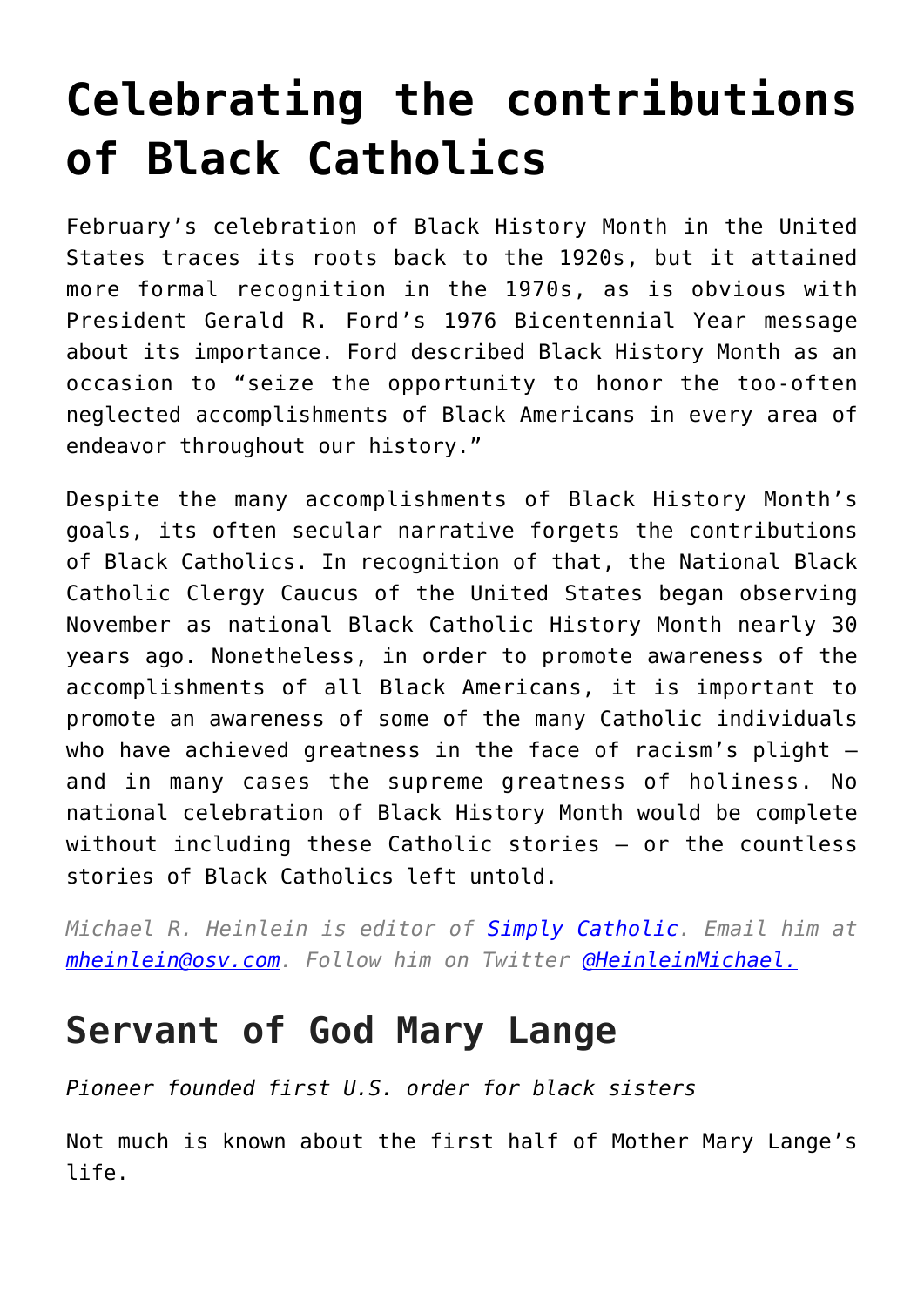

CNS photo

Likely of Haitian background, Elizabeth Lange came to the United States from Cuba shortly after the War of 1812, making her way to Baltimore, where she settled in a colony of Haitian refugees. There, she ran a school for refugee children in her home. Sulpician Father James Joubert's parish, in the same section of Baltimore, served the same Haitian community. In catechizing the children, he noticed that many of them were unable to read or write — particularly girls. Recognizing this, he saw a need for a girls' school and asked Lange and collaborators to run it. Moreover, he encouraged her to establish the Oblate Sisters of Providence — the first successful establishment of Black sisters in the United States. She had to tackle a variety of hurdles to achieve this work, as Baltimore's Archbishop William E. Lori recognized: "She had many, many obstacles — among them racial prejudice and hatred — and her love overcame that in her life."

The Oblate Sisters of Providence broadened their mission from its origins in schools under the leadership of Mother Mary Lange, eventually serving in a variety of educational and social capacities, including helping young women develop careers and operating homes for widows and orphans. Lange died in Baltimore on Feb. 3, 1882. The formal investigation into her holy life was opened in 1991 by then-Archbishop (later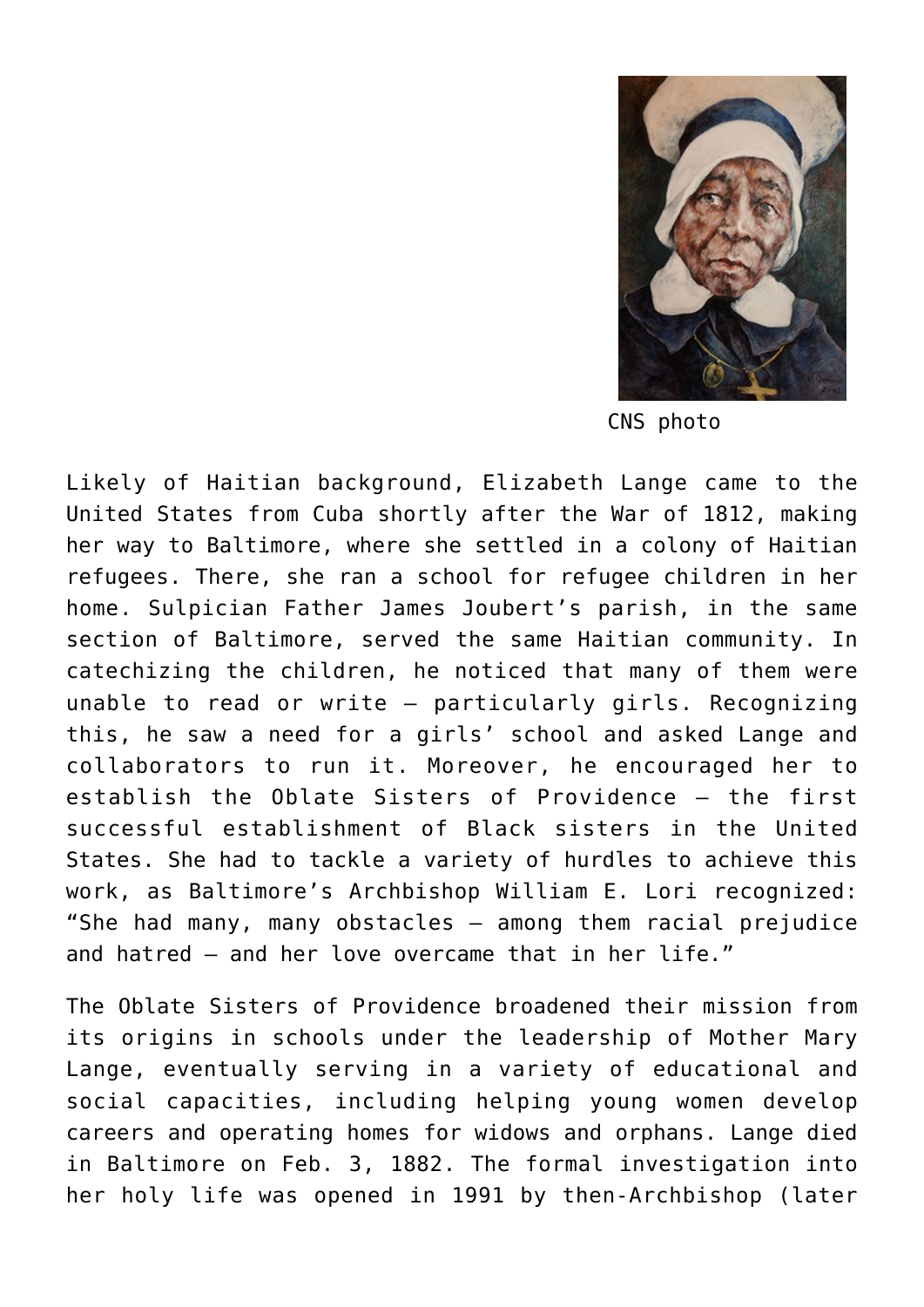Cardinal) William H. Keeler of Baltimore.

#### **Servant of God Augustus Tolton**

*Canonization moves forward for country's first Black priest*



CNS photo

Father Augustus Tolton knew what it meant to be abandoned and unwanted. Born the son of slaves, Tolton went on to be ordained the first African-American priest from the United States. But the path was not easy. He had to overcome many obstacles, including rejection from seminaries because of his race.

His family made a harrowing escape into Northern territory, settling in Quincy, Illinois. Father Peter McGirr, pastor of St. Peter's Church in that city, took the young Augustus under his wing, granting him entrance to his parish school against the wishes of many in the parish. As a student at Qunicy College, Franciscan priests assisted Tolton as he sought the priesthood despite finding many doors closed in his face.

With heroic determination to fulfill the will of God, Tolton pressed on toward ordination despite the fact that no American seminary would accept him. Eventually ordained in 1886, after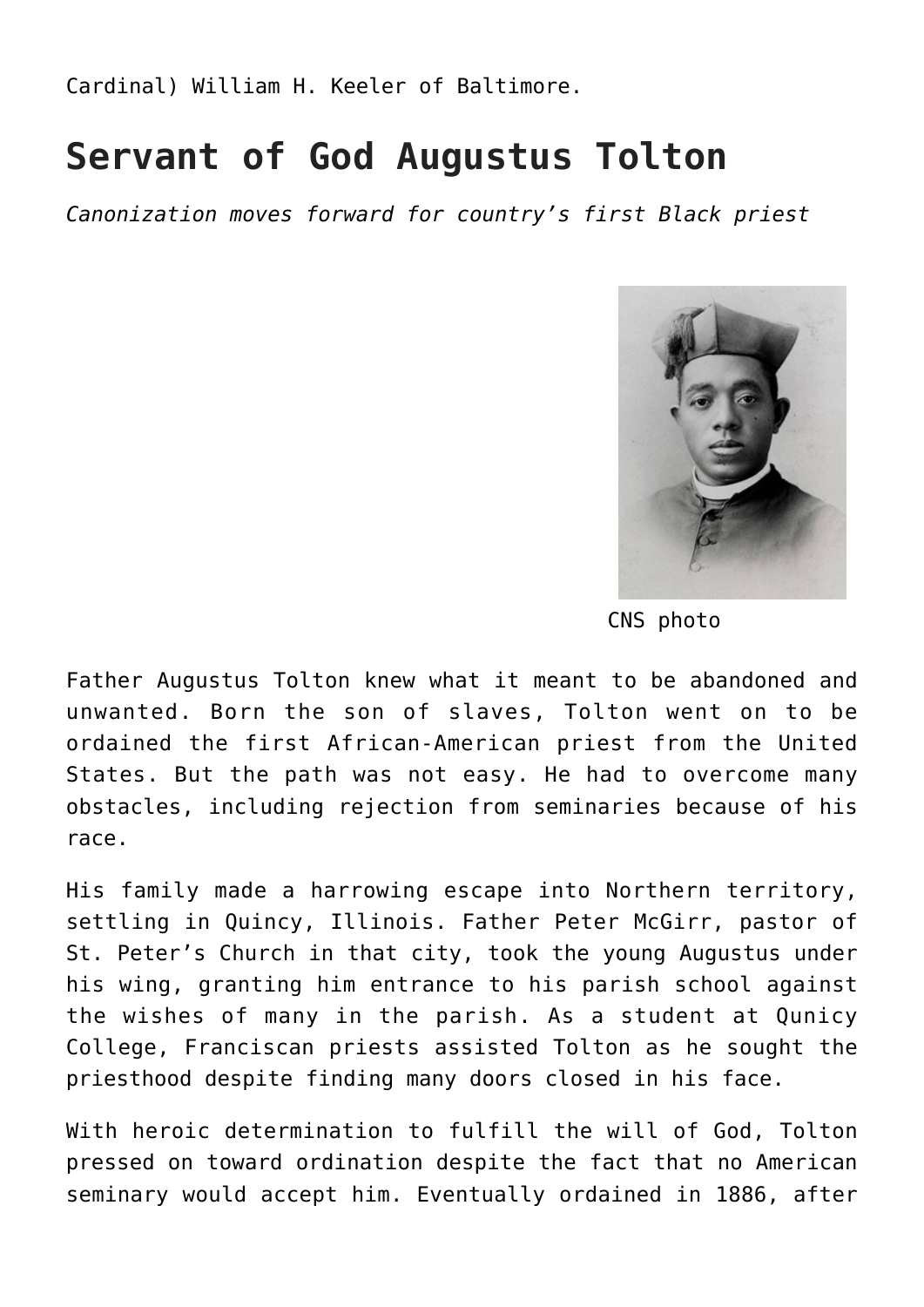attending the Pontifical Urban College in Rome, Tolton expected to serve as a missionary to the African continent. However, he was assigned back to the United States — the Roman cardinal who ordained him noted, "America has been called the most enlightened nation; we will see if it deserves that honor. If America has never seen a Black priest, it has to see one now."

Father Tolton's arrival in his hometown — about 20 years after the end of the Civil War — was met with racial prejudice by laity and clergy alike. The bishop's delegate even told him white people should not attend his parish. Father Tolton persevered in humility and obedience and was eventually granted the opportunity to minister in Chicago by Archbishop Patrick A. Feehan in 1889.

In the Windy City, Father Tolton provided priestly care to a growing Black Catholic community, which formed into St. Monica Church. He poured out his life in service to his people — in care for the poor and in a church building project, among other things. This strenuous work undoubtedly was a contributing factor to his death at the age of 43. After returning to Chicago by train from a retreat, Father Tolton collapsed in the street on a hot summer day and died on July 9, 1897.

Tolton's canonization has been progressing since it was inaugurated in 2010 by the late-Cardinal Francis E. George, OMI, of Chicago. Auxiliary Bishop Joseph Perry of Chicago vice postulator of Tolton's canonization cause — defines his legacy:

"His was a fundamental and pervasive struggle to be recognized, welcomed and accepted. He rises wonderfully as a Christ-figure, never uttering a harsh word about anyone or anything while being thrown one disappointment after another. He persevered among us when there was no logical reason to do so."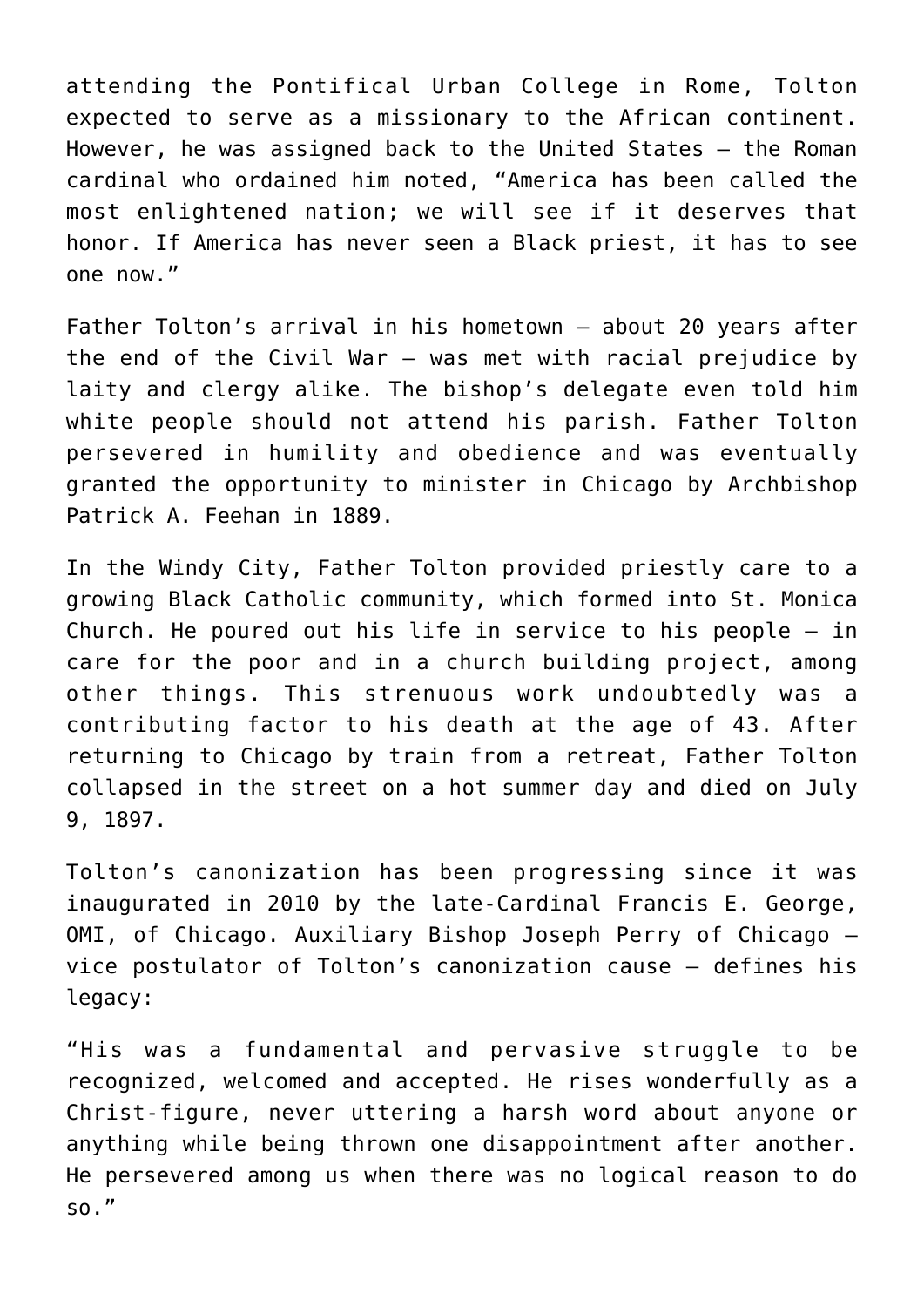Another step forward toward Tolton's canonization was taken in December, when his remains were exhumed at his grave in his adopted hometown of Quincy, Illinois.

### **Bishop Harold Perry**

*First recognized Black bishop in the U.S.*



Photo courtesy of the Archdiocese of New Orleans

In the midst of the racial tumult of the 1960s, Bishop Harold Perry was named an auxiliary bishop in New Orleans in 1965, the same year as the Selma to Montgomery march. He was the first Black bishop in the United States to be recognized as such; technically, the first was the biracial Bishop James Healy, who identified mostly with his father's Irish heritage.

Ordained a priest for the Divine Word Missionaries in 1944, Bishop Perry became the 26th Black priest ordained in the United States. After several years of pastoral work throughout the South, he became rector of the seminary operated by his order — originally founded to prepare African-American men for the priesthood.

Then-Archbishop (later Cardinal) Egidio Vagnozzi, apostolic delegate to the United States, is quoted as saying at Bishop Perry's ordination, "the consecration of Bishop Perry was not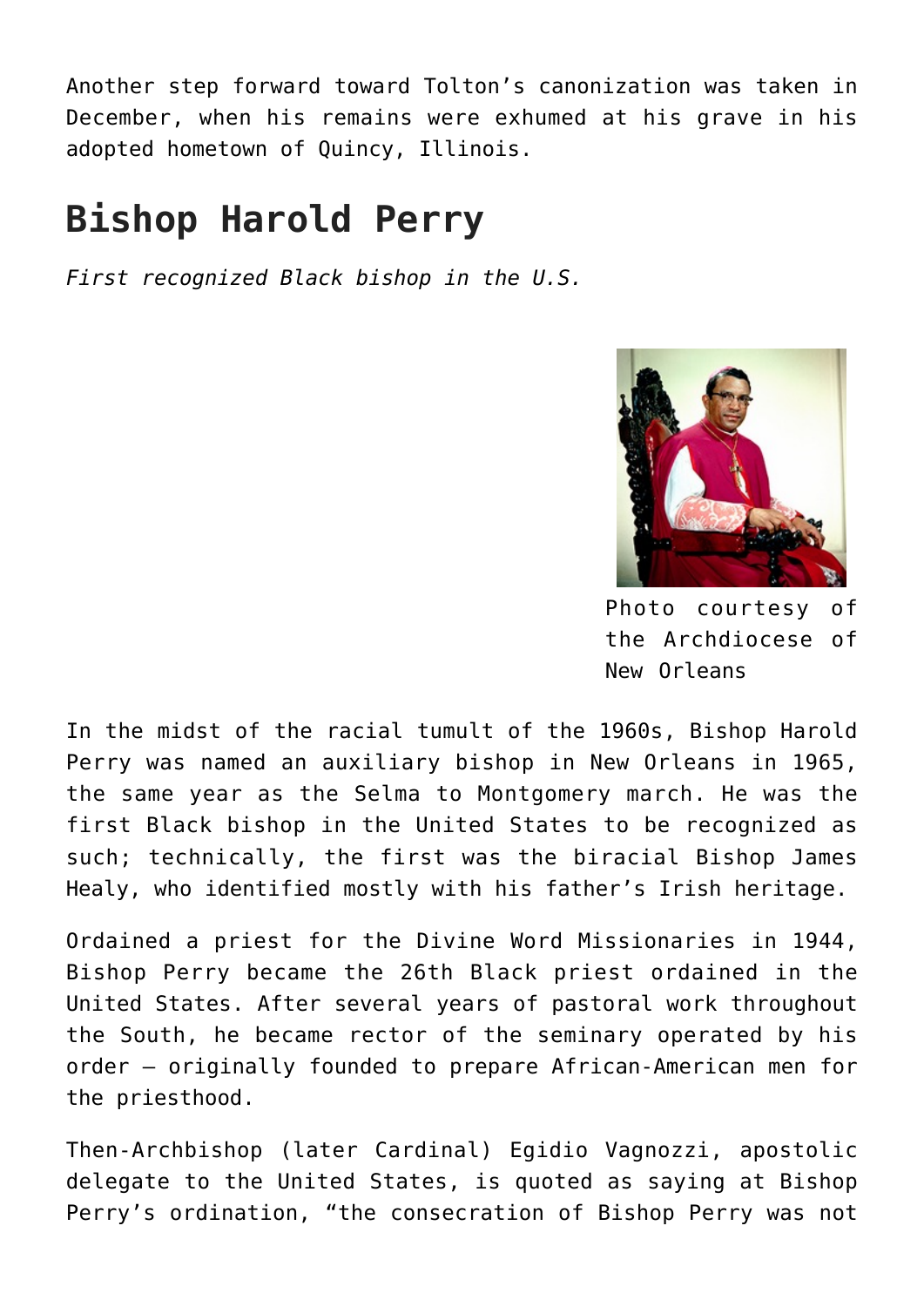an honor bestowed upon the Negro race, so much as it was a contribution of the Negro people to the Catholic Church."

Bishop Perry was ordained at New Orleans' St. Louis Cathedral in 1966 amid racist demonstrations outside, including a woman who characterized the event as "another reason why God will destroy the Vatican."

New Orleans Archbishop Francis B. Schulte said of Bishop Perry at the time of his 1991 death, "he was a symbol of the great changes which have taken place in our Church and in our country." Since Bishop Perry's time, 23 African-American priests have followed in his footsteps and have been ordained bishops in the United States — including another of the same name: Chicago Auxiliary Bishop Joseph Perry (no relation).

## **Jean Baptiste Point du Sable**

*Chicago's first settler*



Photo courtesy of Chicago History Museum

Having lived in what would become America's "Second City" during the 18th century's last decade, Jean Baptiste Point du Sable is regarded as Chicago's first settler. Not much is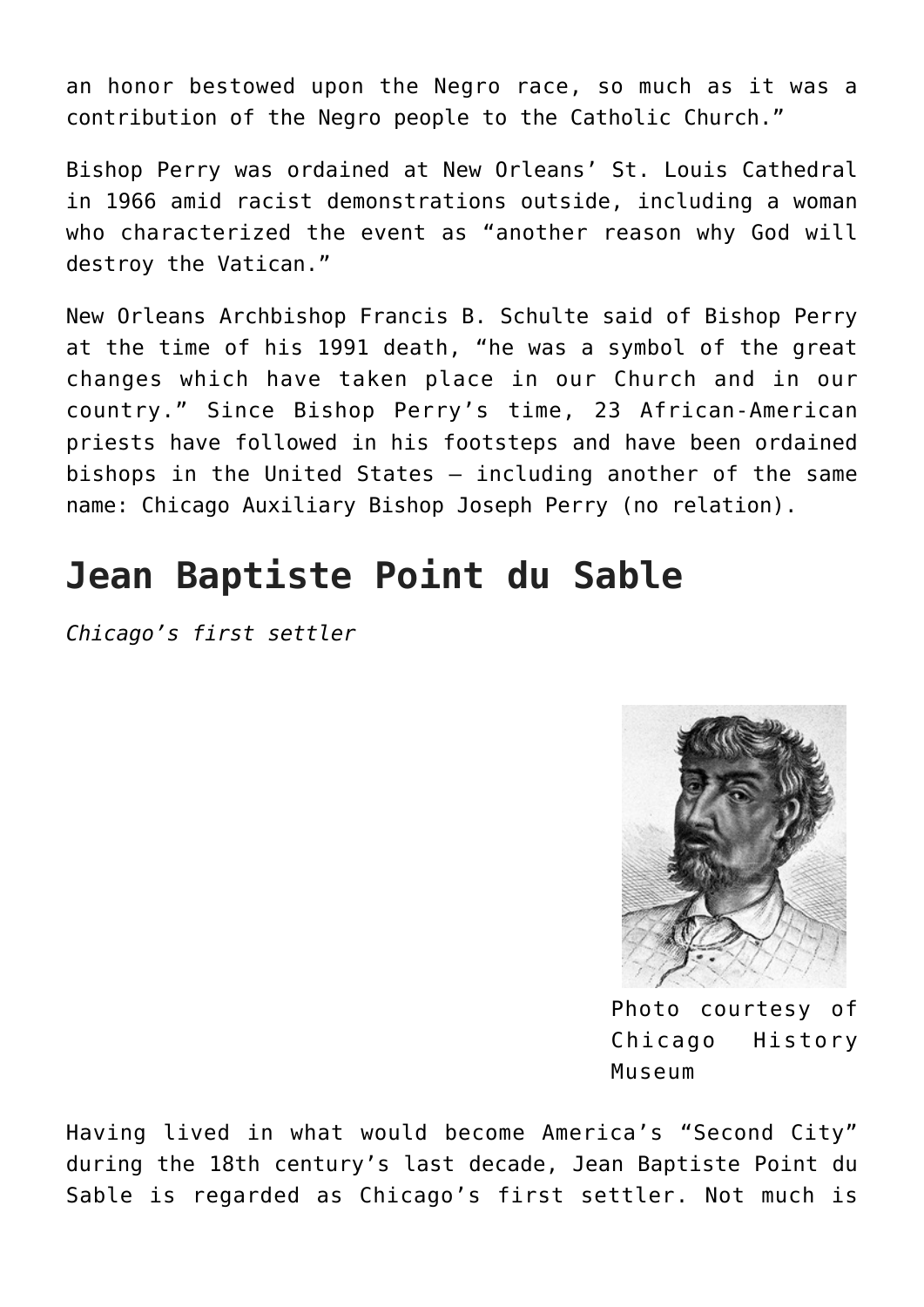known about him before that, though historians claim the fur trader once had been arrested by the British on the Indiana frontier for charges of colonial sympathies.

It is said that the free du Sable survived the threat of enslavement, having lost his identification papers, by taking refuge in a Jesuit mission once he arrived in America. Believed to be from Haiti, it's believed that he came to America by way of France, where he had attended school. While these details lack much documentation, surviving documents prove that du Sable married his wife of Potawatomi descent in the presence of a Catholic priest, and his funeral was held in a Catholic church in suburban St. Louis in 1818.

### **Venerable Pierre Toussaint**

*Ex-slave prospered, gave back in New York*



CNS photo

In 1990, Cardinal John J. O'Connor of New York moved the remains of a Black Catholic layman to a niche in the Bishop's Crypt at St. Patrick's Cathedral in New York City. It was a stark contrast from the days when his race prohibited him from entering Old St. Patrick's Cathedral in the city. Venerable Pierre Toussaint was the first and, to date, only layman to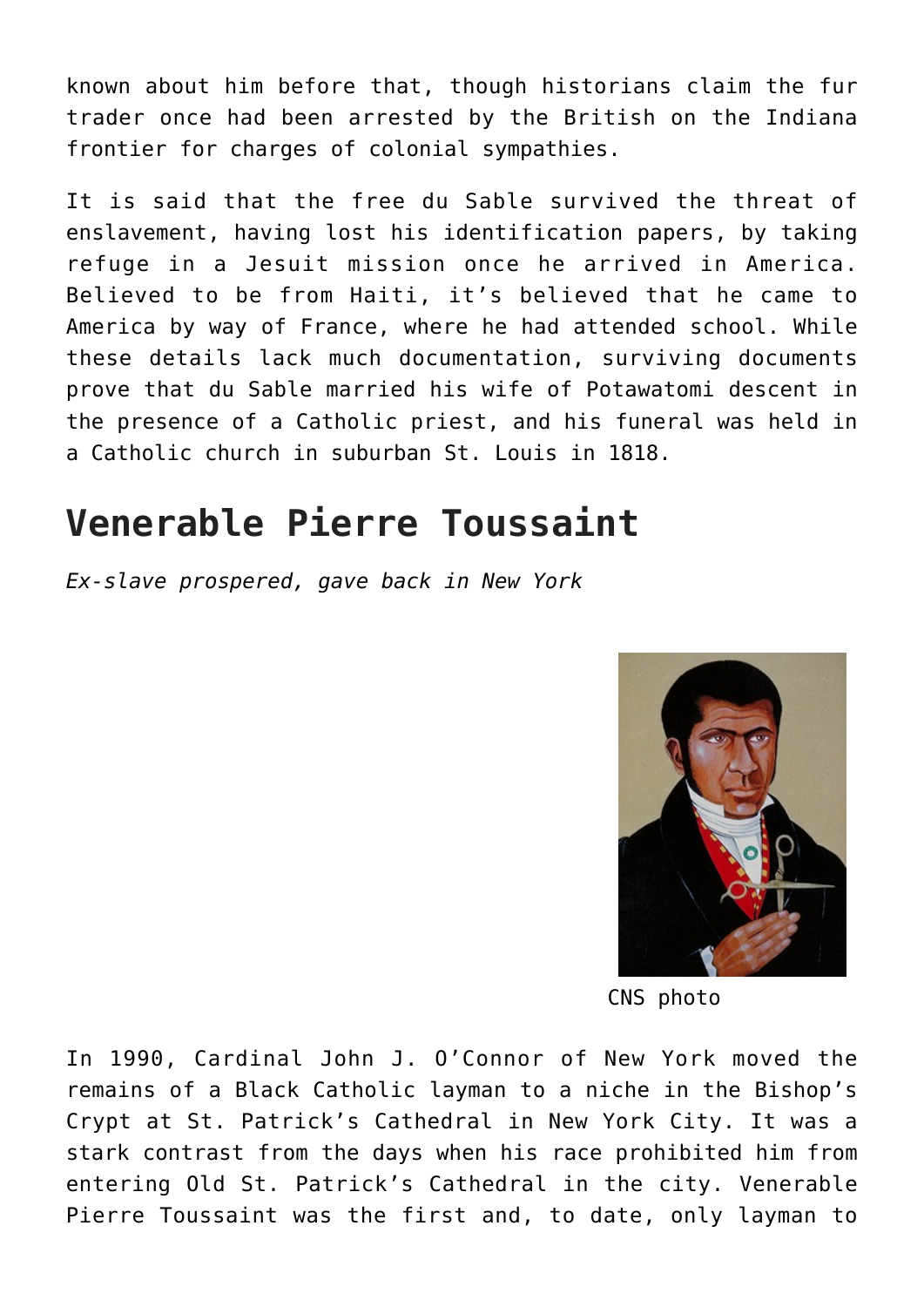receive such an honor; the move was meant to foster devotion to his life and witness to the Gospel. Toussaint left a legacy of selflessness and charity.

Pierre Toussaint was born into slavery in modern-day Haiti and received his freedom in 1807. After arriving in New York City, he became successful as a hairdresser — earning a sizable salary, he saved his income to purchase his sister's freedom as well as that of his future wife, Juliette. The couple offered their lives to God in care of the poor and needy. Together they adopted Pierre's niece and provided for her education. They fostered and housed several orphans in their home over the years, and they were dedicated to doing works of charity throughout the city.

The Toussaints also offered much assistance to help their wards learn trades, in addition to operating a credit bureau and providing a shelter for immigrant priests. Pierre boldly crossed barricades to nurse the sick and destitute during a cholera outbreak. When urged to retire and enjoy his remaining years, Toussaint is quoted as saying, "I have enough for myself, but if I stop working, I have not enough for others." He attended daily Mass for more than 60 years until he died in 1853, two years after his wife.

#### **Lena Edwards**

*Doctor advocated against abortion, sterilization*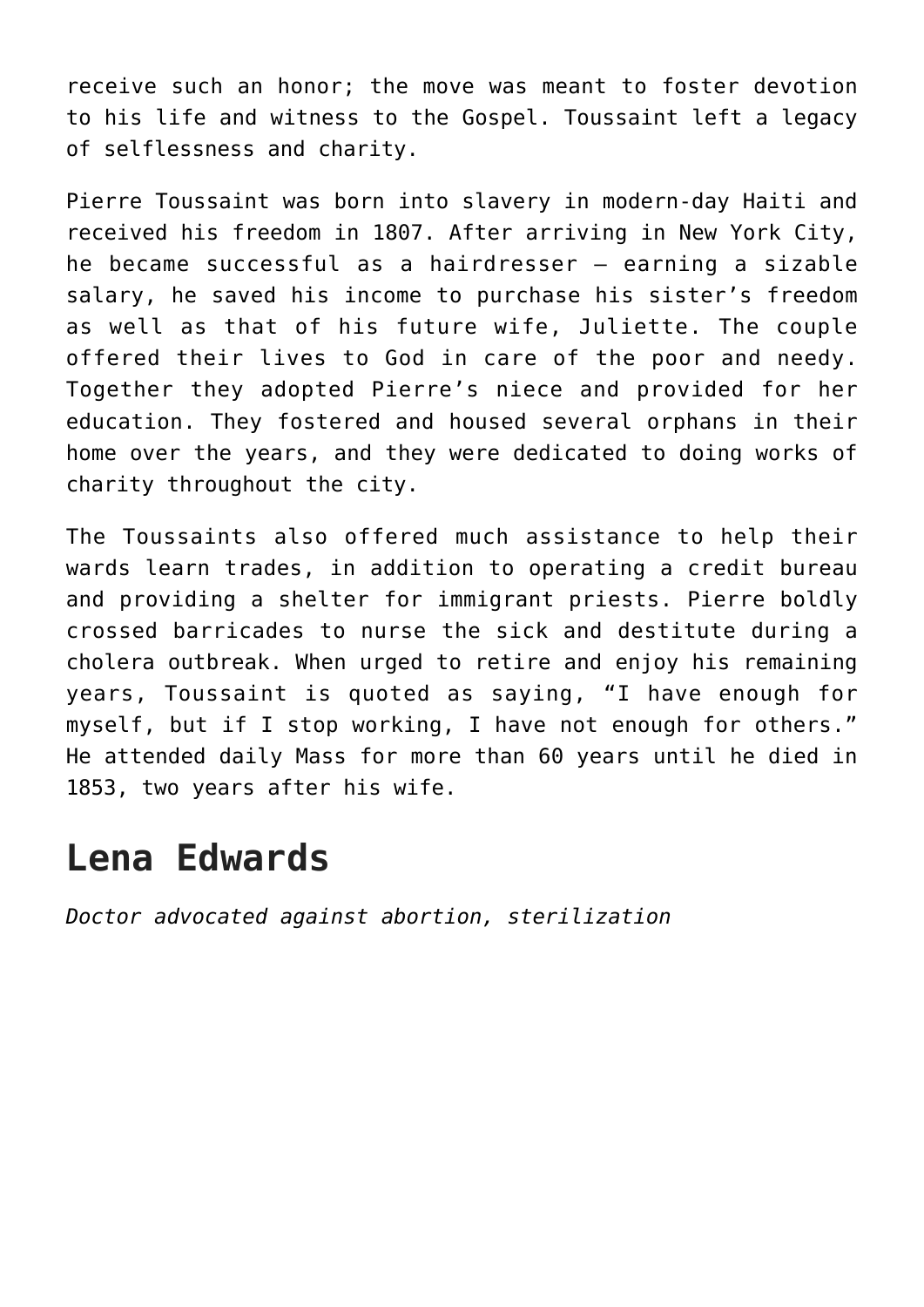

Flickr.com

Dr. Lena Edwards was born into a devout Catholic family in Washington, D.C., in 1900. The mother of six children, Edwards pursued a medical career as a means to help people.

The Catholic obstetrician was vocal in her opposition to abortion and sterilization and advocated natural childbirth. In her day, she worked among the poor and immigrants and taught at the Howard University Medical School. A consummate and successful professional, Edwards was awarded the highest American civilian honor in 1964 by President Lyndon B. Johnson — the Presidential Medal of Freedom. A devout Catholic all her life, Edwards was a daily Mass attendee. Born on the feast of St. Francis of Assisi, Edwards was very much devoted to him and the virtue of poverty. She was a professed secular Franciscan and was awarded the Poverello Award in 1967, given to those who exemplify the ideals of the Franciscan founder. She died in 1986.

# **The Healy Family**

*A family of firsts in the U.S. Church*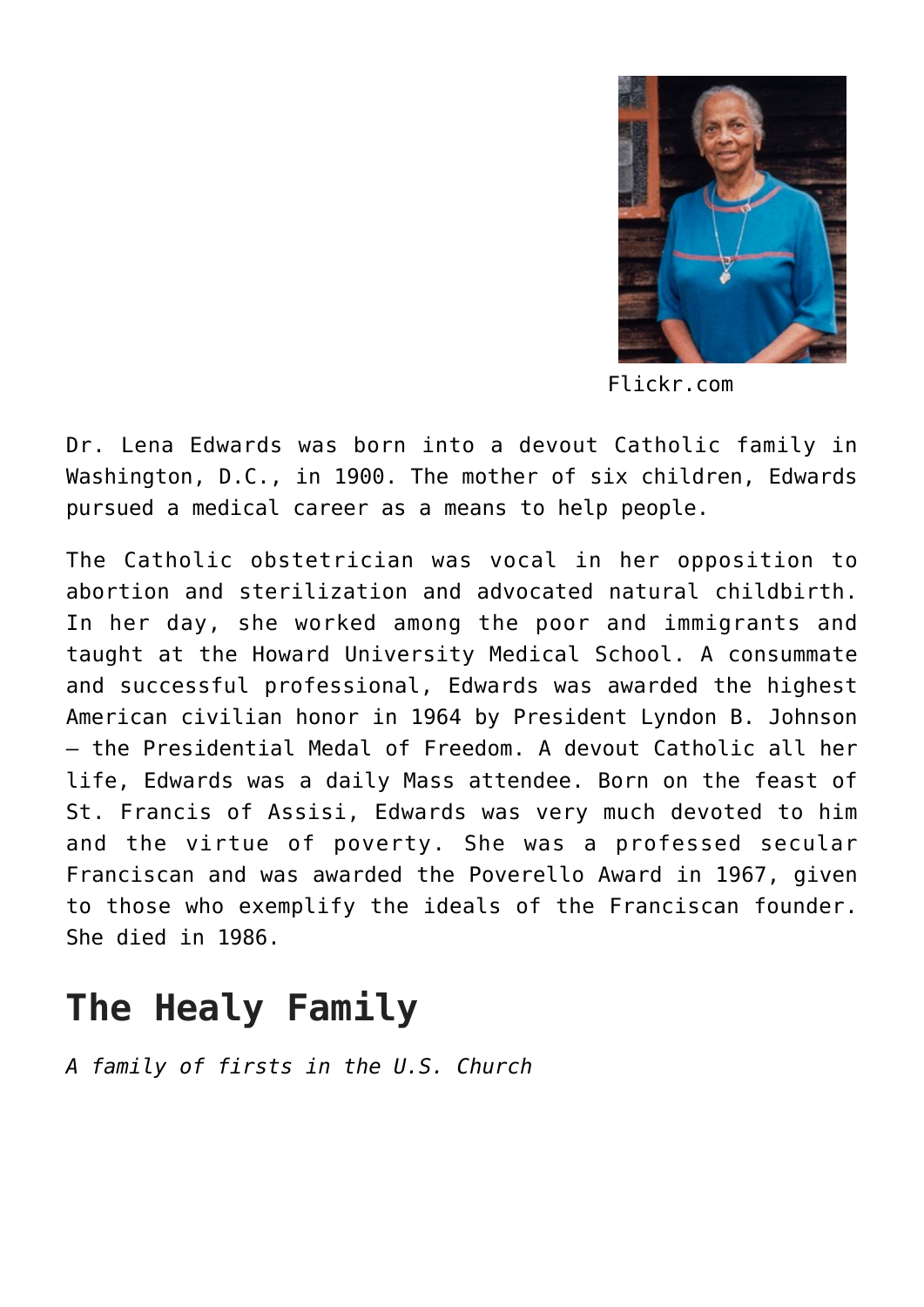In the 19th century, a family of Black Catholics attained many "first" accomplishments in the Church in the United States, although most people didn't know they were Black. That's because the nine Healy children were born of a common-law





**Father Patrick Healy** 

**Bishop James A. Healy** 

marriage between a biracial slave and an Irish immigrant plantation owner in Georgia. Of them, three became priests all of whom were trained in Paris, but controversially did not widely identify as Black in their lifetime.

One became the first Black president of a Catholic university in the United States — Jesuit priest Father Patrick Healy of Georgetown University. Father Alexander (Sherwood) Healy was a canonist who died at age 39 in Boston. The oldest son became the first American bishop of African-American descent — Bishop James Augustine Healy, second bishop of Portland, Maine. Three daughters became nuns with the Congregation of Notre Dame the order founded by St. Marguerite Bourgeoys in Montreal, Quebec. Sister Eliza Healy, CND, became the first superior of African-American descent in a religious community in the United States.

### **Daniel Rudd**

*Pushing for equality after the Civil War*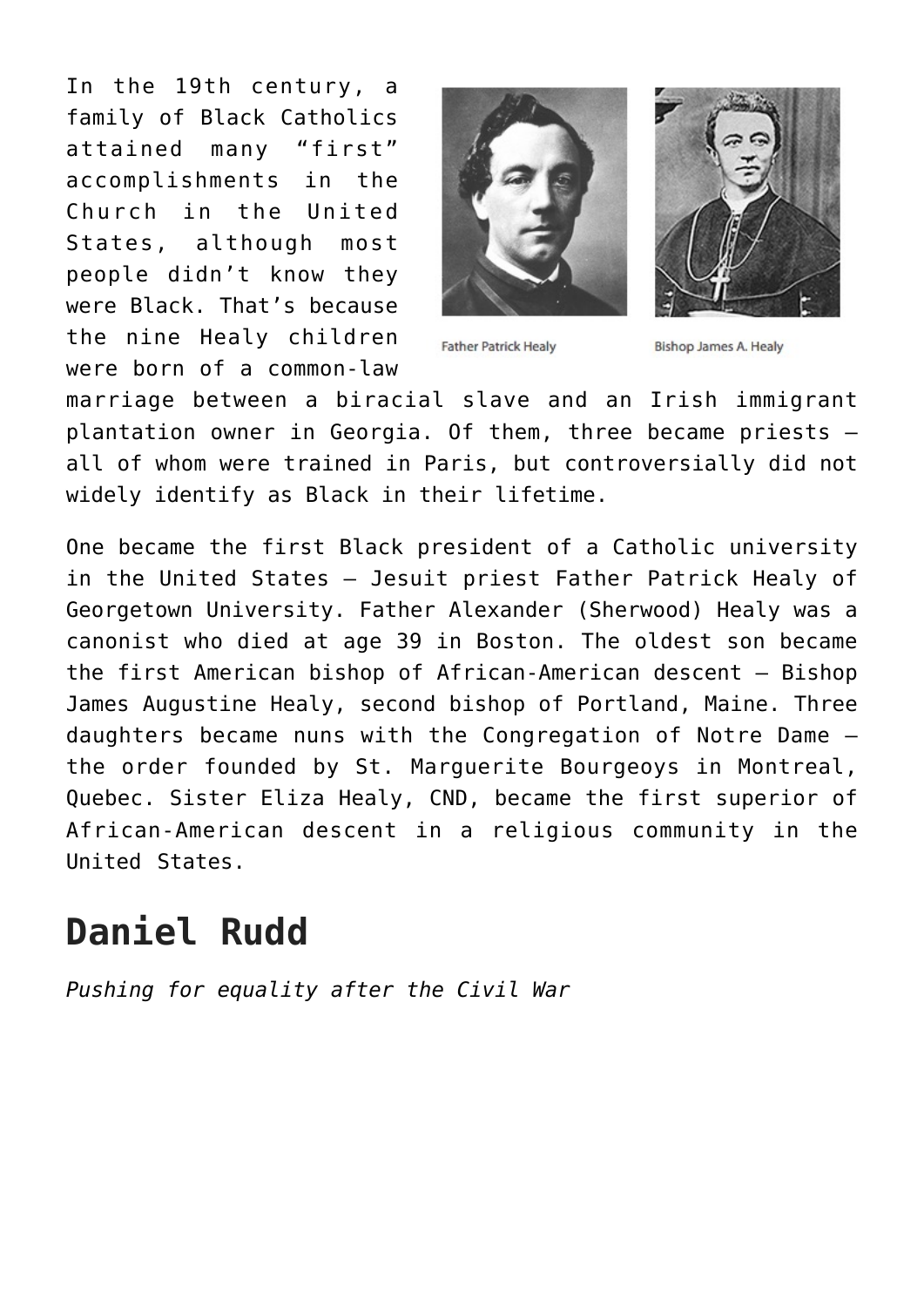

Photo courtesy of St. Mary's Press

Daniel Rudd was a Black Catholic layman who sought to bring about racial equality in Catholic parishes throughout post-Civil War America.

Born into a Catholic family — his father was a former slave — Rudd founded a weekly newspaper in 1886 for Black Catholics in America as a means to harmonize racial divisions in the Church. His aims were to make the Catholic Church known to a wider audience of African-Americans, but also to break through the racism of his day. With his pioneering work, Rudd challenged the conscience of a nation and his Church. Eventually his work achieved the establishment of the first National Black Congress in 1889 — at which Father Augustus Tolton was the main speaker.

# **Julia Greeley**

*Former slave dedicated life to Denver's poor*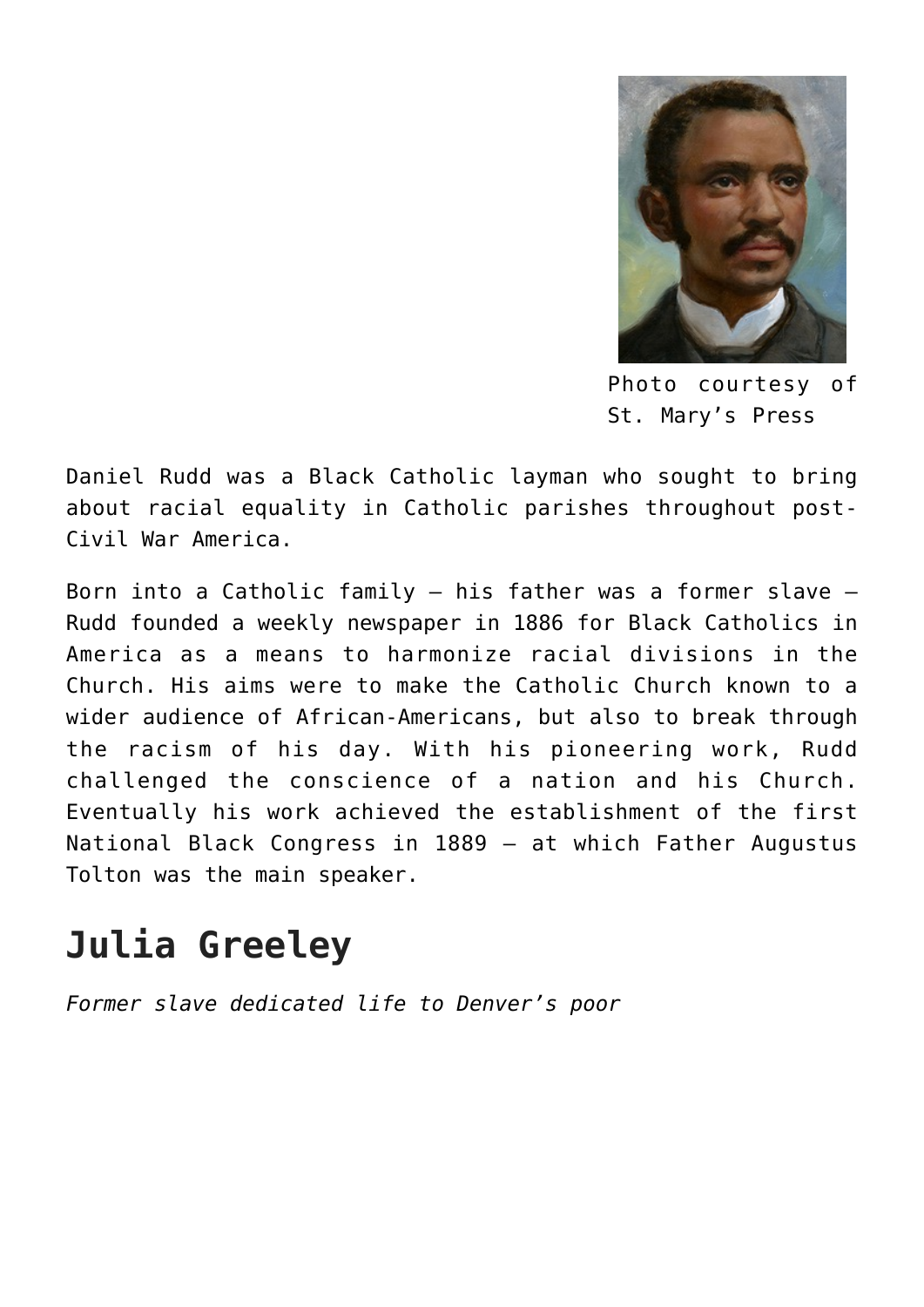

CNS photo

Born into slavery in Hannibal, Missouri, Julia Greeley first went to Colorado with the family of the first territorial governor, William Gilpin. She gained her freedom after the 1863 Emancipation Proclamation. As a slave, a beating resulted in a drooping eye.

While in Colorado, Greeley fell in love with the Catholic faith. Converting in 1880, she immediately immersed herself in the devotional and sacramental life of the Church; she attended daily Mass and took up intense fasting, along with constant prayer.

Greeley found great joy in her love for the Sacred Heart of Jesus, which she saw as the font for her many charitable and service-oriented ministries. She was known to spread the devotion, even using it as a tool to evangelize Denver's firemen. The love she had for Jesus' heart was expressed in her own merciful love for all she encountered.

Greeley took on a life of poverty, living in union with the poor of Denver. Taking on odd jobs like cooking and cleaning, she used her meager salary to finance a ministry to the poor.

In her trademark floppy hat, the holy woman dragged a red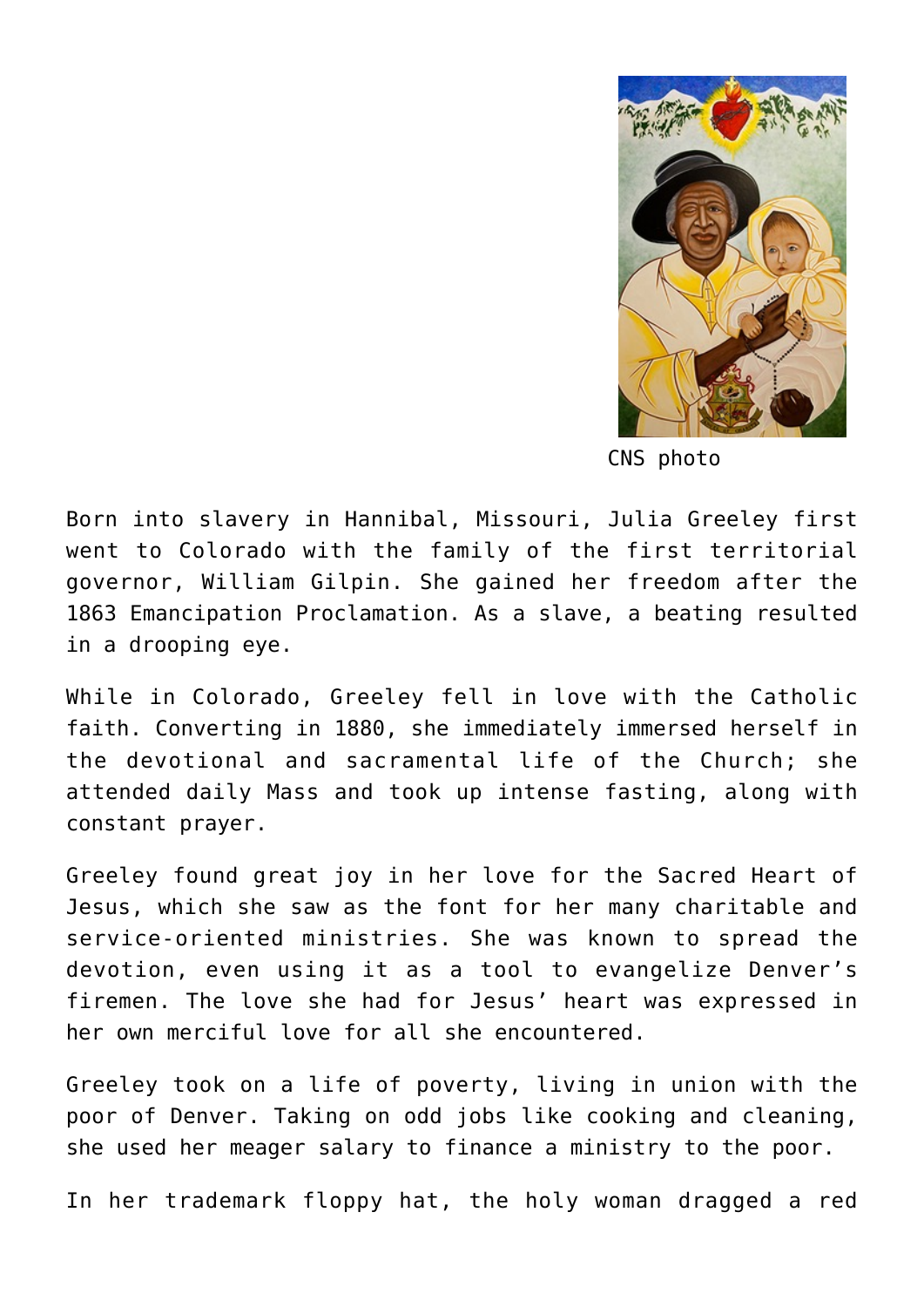wagon filled with goods to distribute to her city's poor. At times, she even took to begging for them.

A witness of God's love and mercy to all, Greeley's life shows the dignity of every life — especially those on the peripheries. Many of those whose lives she touched were among the nearly 1,000 mourners at her funeral in 1918. The canonization cause of Greeley was recently advanced by the U.S. bishops.

### **Venerable Henriette Delille**

*Order's founder lived with generosity, love of God*



CNS photo

The illegitimate daughter of a Frenchman and a free woman of color, Henriette Delille spent all her life in and around New Orleans' French Quarter. Advancing into the status of high society as a young woman, Delille was schooled in French literature and instilled with a fondness for culture. Delille's mother wanted her to take her place in the colonial plaçage system, where Delille hopefully would enter into a common-law marriage with an eligible man of European estate. In those days, women of mixed race weren't able to fully espouse white men. It seems as though Delille rejected the idea, since no record exists. However, some parish records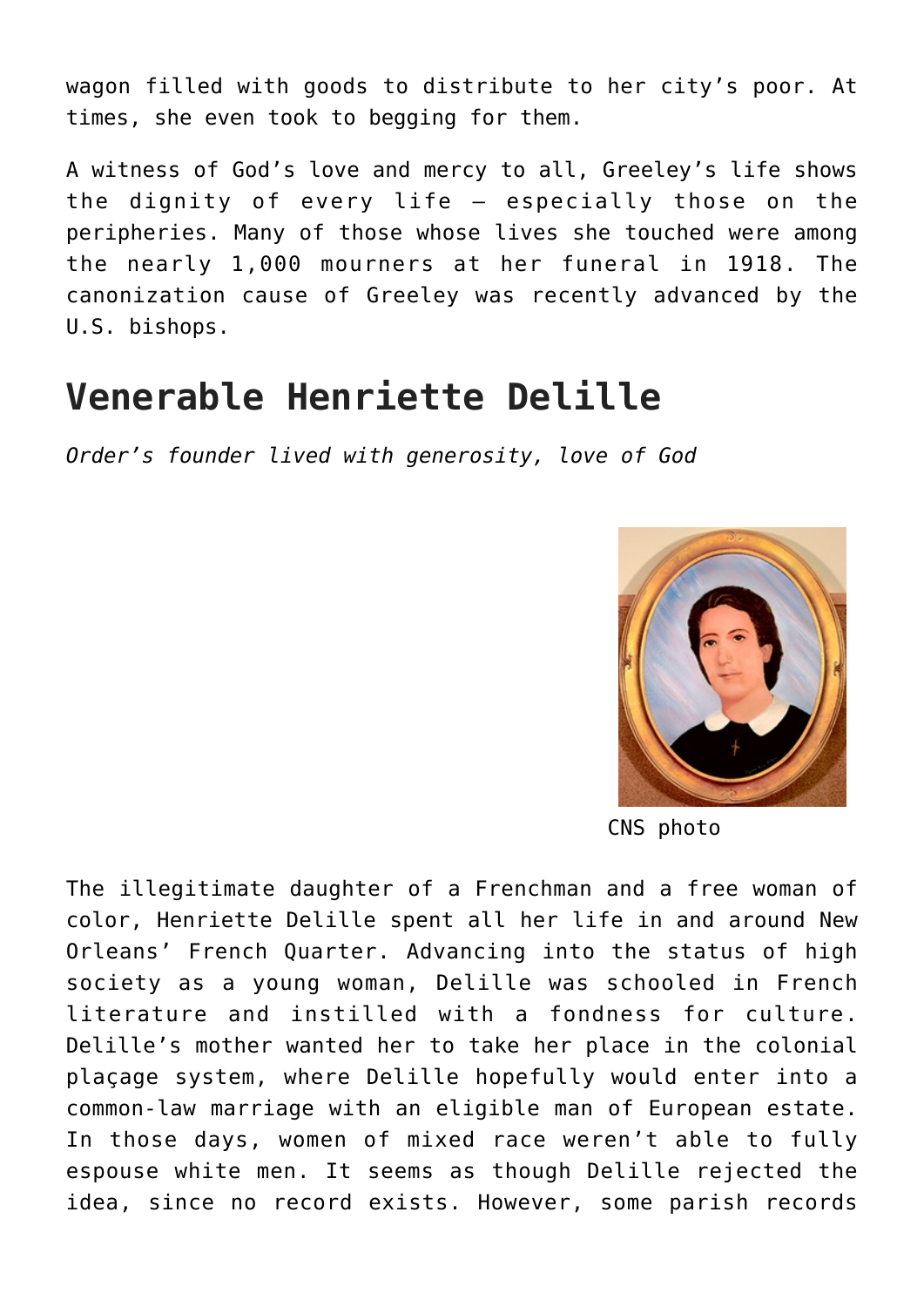show the possibility of her having birthed two sons who died in infancy, although it is uncertain if that's the case. It's clear, though, that, after receiving the Sacrament of Confirmation, Delille was a changed woman. She lived by the following, written in her prayer book: "I believe in God. I hope in God. I love. I want to live and die for God."

In her teenage years, she became influenced by the religious sisters with whom she taught alongside since she was 14. Though she believed she was called to religious life, two communities denied her entrance because of the color of her skin.

Not deterred by rejection, though, Delille's resilience brought her to establish a religious congregation herself in 1836. With the funds inherited at the time of her mother's death, Delille began what became known as the Sisters of the Holy Family. The order's original mission was to serve the poor and sick and provide religious education to both slaves and free persons. Her generosity and love was known to everyone who knew her. Sacramental records show Delille served as the godmother and marriage witness of many.

Delille died at the age of 49 on Nov. 16, 1862, having spent her young life in love and service of others.

Delille's cause of canonization opened in 1988, and she was declared Venerable in 2010.

#### **Mary Lou Williams**

*Musician finds faith in Christ's Church*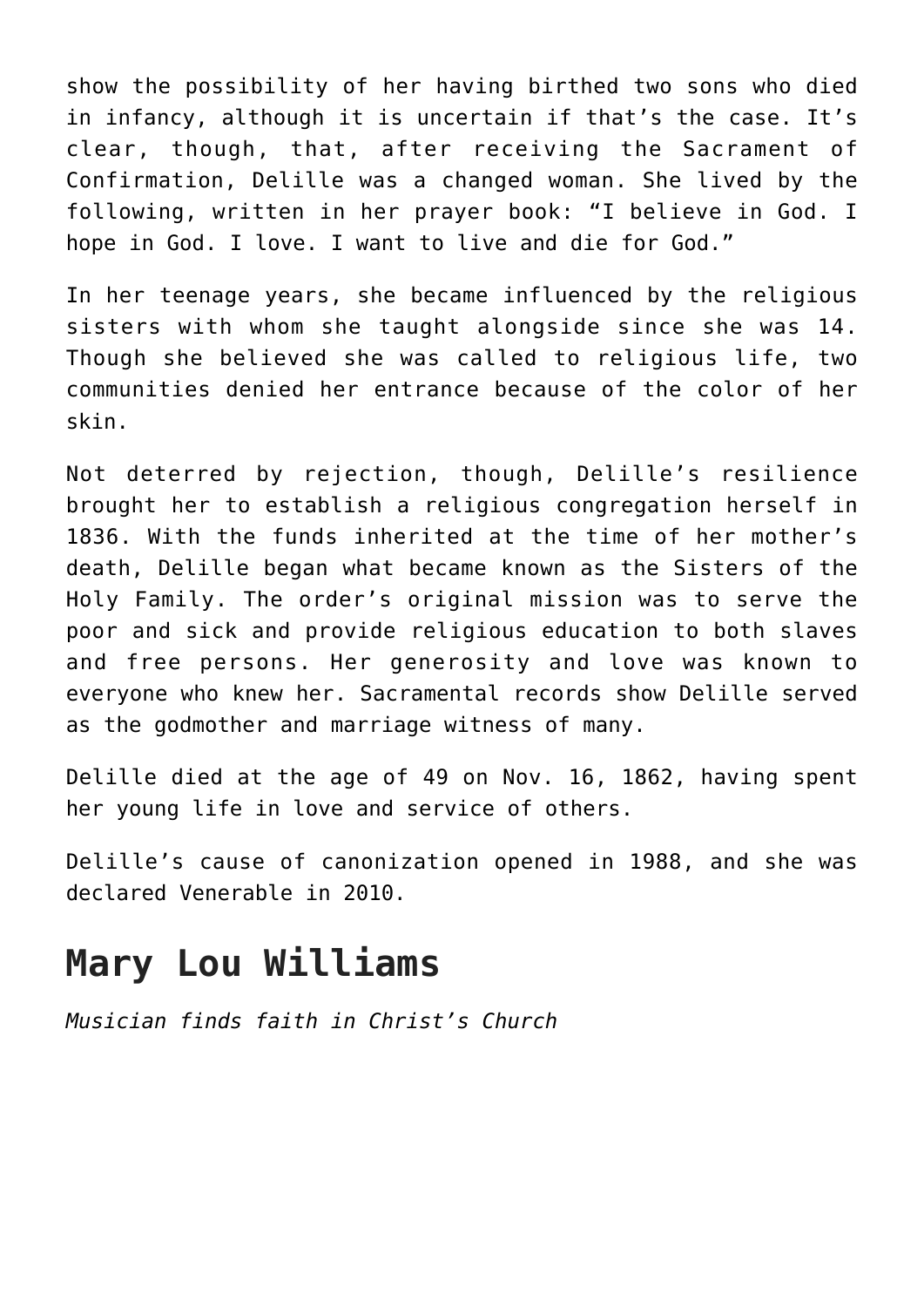

Photo courtesy of Duke University

Life as a globetrotting musician caught up with Mary Lou Williams while performing at a Paris nightclub in 1954. The jazz pianist and composer later said that the "'greed, selfishness and envy" she saw in her life caused her to get up and walk out that night mid-performance and leave her career. "I got a sign that everybody should pray every day … I had never felt a conscious desire to get close to God. But it seemed that night that it all came to a head. I couldn't take it any longer. So I just left  $-$  the piano, the money, all of it," she said.

She spent the next three years in something of a contemplative state, passing the majority of her days in prayer at a Catholic church near her New York City apartment, which she loved because it was the only church she could find open at all hours.

After converting to Catholicism in 1957, Williams was a changed woman.

Williams returned to music at the urging of many friends, including priests and jazz legend Dizzy Gillespie. Her revived career reflected her new-found faith and included a mix of teaching and composing — including three Mass settings and a